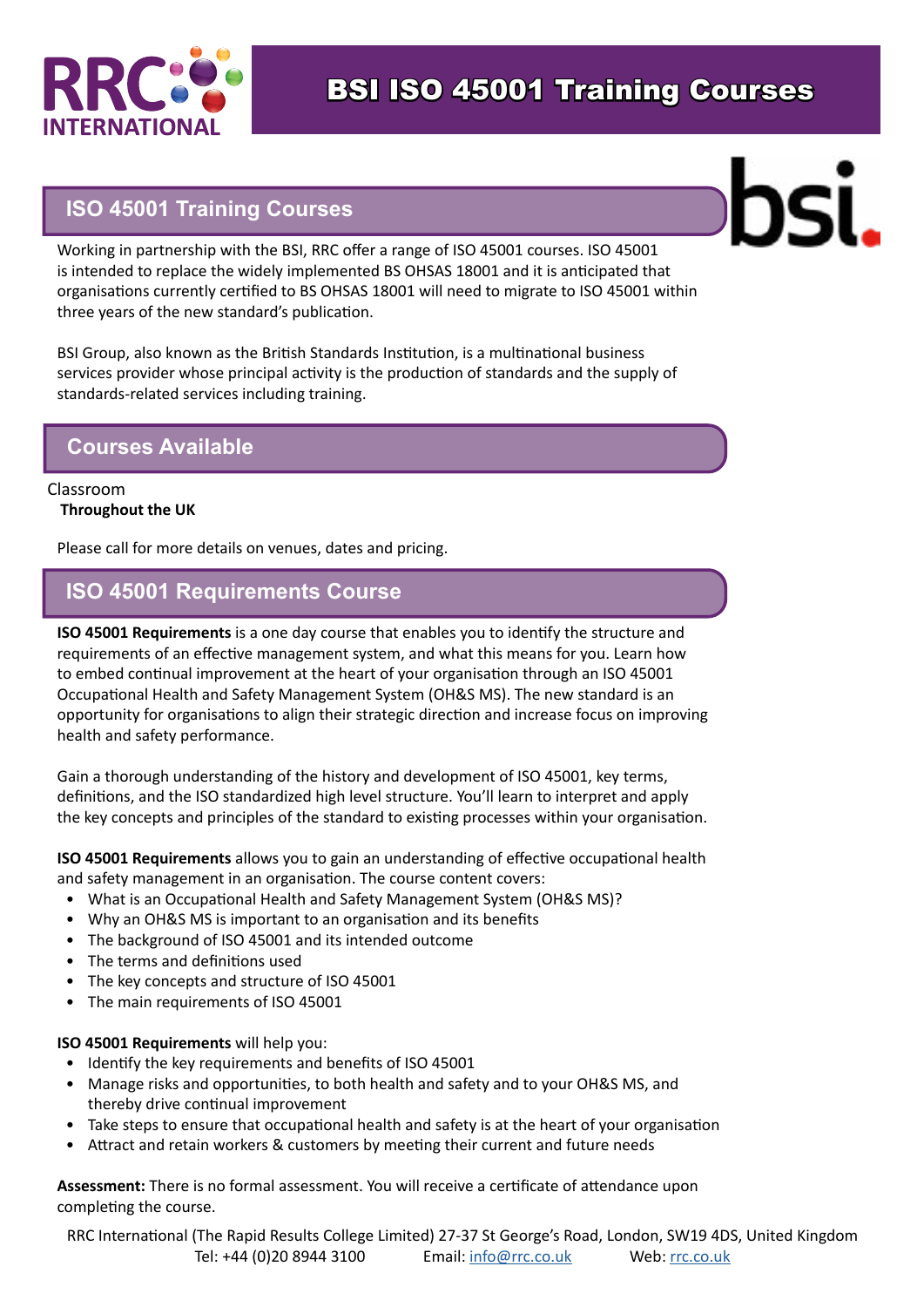

## **ISO 45001 Implementation Course**

# hsi.

**ISO 45001 Implementation** is a two day course which provides the skills required to conduct a baseline review of your organisation's current position and implement the key principles of ISO 45001. Using a step-by-step approach, you'll learn how to develop an implementation plan, create necessary docuementation and monitor your OH&S MS. It is ideal for anyone involved in planning, implementing, maintaining or supervising an ISO 45001 OH&S MS.

**Pre-requisites:** You should have a good knowledge of ISO 45001, and the key principles of an OH&S MS. If not, we strongly recommend you attend the **ISO 45001 Requirements**  course.

#### **ISO 45001 Implementation** covers:

- Recognising a typical framework for implementing ISO 45001 following the PDCA cycle
- Interpreting key concepts and requirements of ISO 45001 from an implementation perspective
- Identifying the benefits specific to an organisation in relation to implementing an effective OH&S MS
- Conducting a baseline review of an organisation's current position with regard to ISO 45001
- Implementing key concepts of ISO 45001
- Implemening key requirements of ISO 45001

**Assessment:** There is no formal assessment. You will receive a certificate of attendance upon completing the course.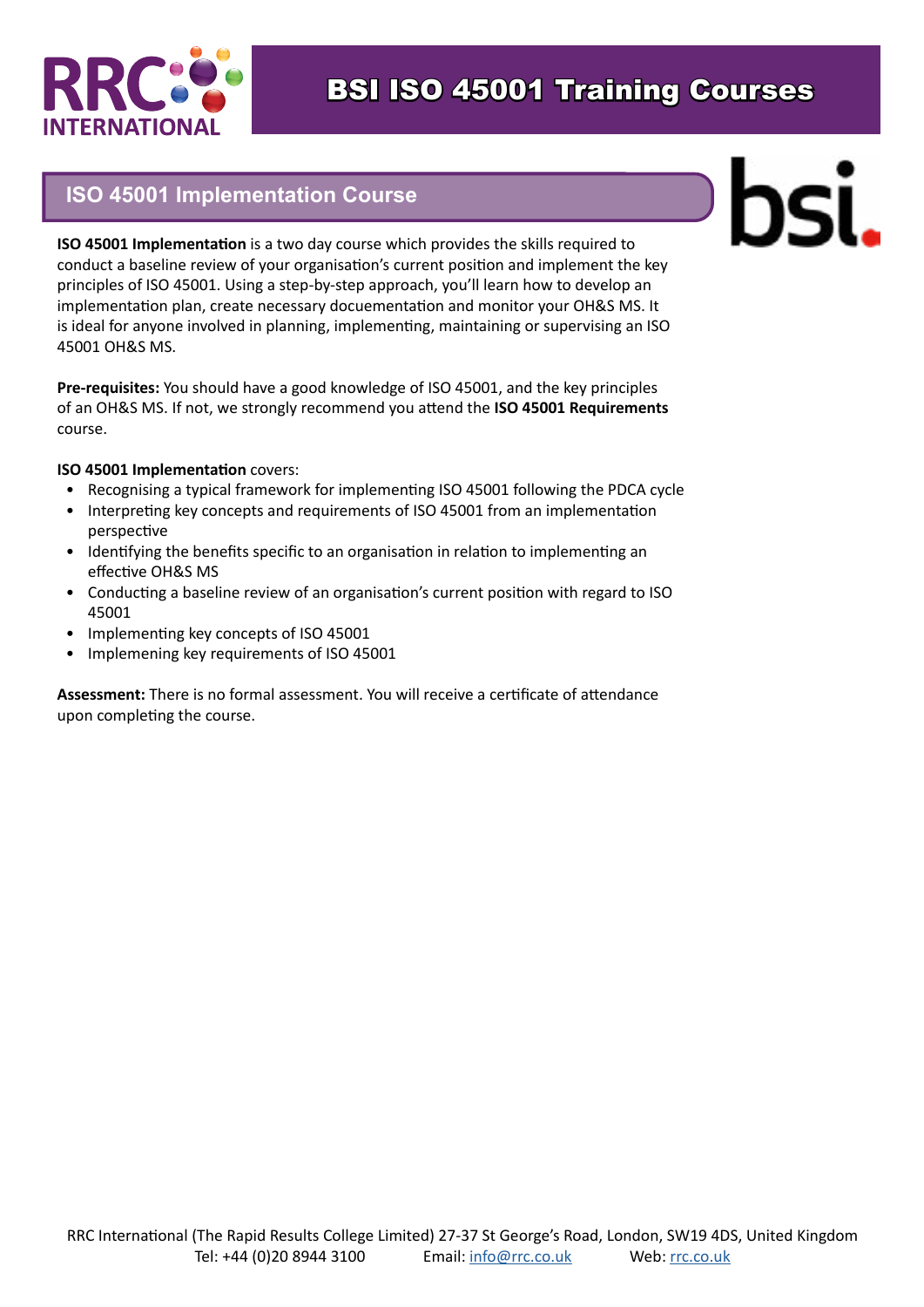

## **ISO 45001 Lead Implementor Course**

**ISO 45001 Lead Implementor** is a five day course which combines the **ISO 45001 Requirements** and **Implementation** courses, with an additional two days of content with examination.

This will provide you with an in-depth understanding of the standard, the best practice methods to implement the standard within your organisation and ensure its effectiveness by teaching you management skills such as leadership, delegation, problem solving and motivation. It is designed for those who are responsible for the management and implementation of an ISO 45001 management system.

#### **ISO 45001 Lead Implementor** content covers:

- What is an Occupational Health and Safety Management System (OH&S)
- Why an OH&S MS is important to an organisation and its benefits
- The background of ISO 45001 and its intended outcome
- The terms and definitions used
- The key concepts and structure of ISO 45001
- A typical framework for implementing ISO 45001 following the PDCA cycle
- Key concepts and requirements of ISO 45001 from an implementation perspective
- The benefits specific to an organisation in relation to implementing an effective OH&S MS
- Conduct a baseline review of an organisation's current position with regard to ISO 45001
- Implement key concepts of ISO 45001
- Implement key requirements of ISO 45001
- Identify the leadership skills, based on best practice, to lead the implementation of a Management System, including: Leading the implementation project, support and planning tools, facilitating organisational change, effective delegation, motivation

#### **Assessment:** The examination is conducted during the five day course. Upon successful completion of the exam, you will receive a certificate of achievement.

# DSÍ.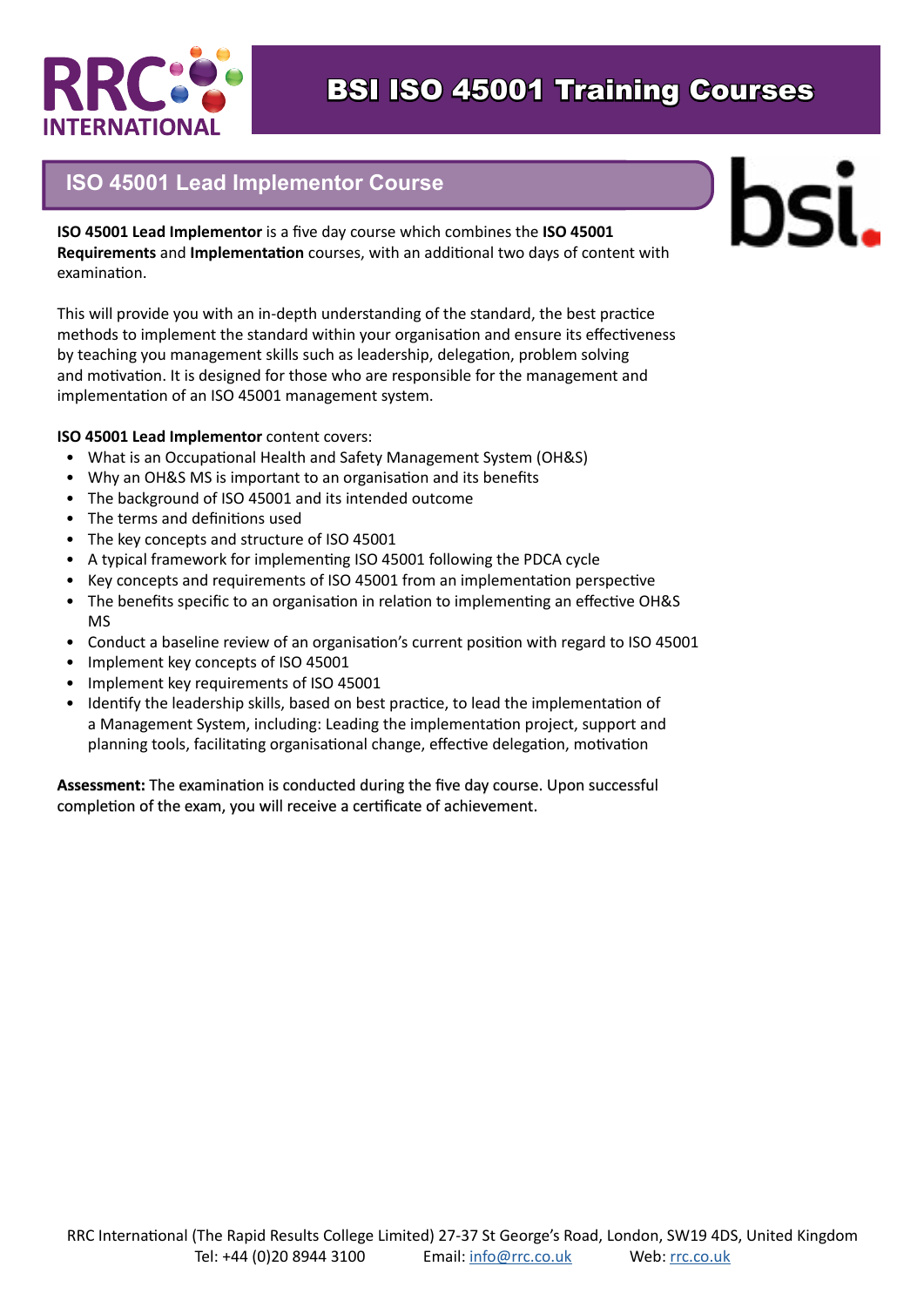

### **ISO 45001 Internal Auditor Course**

**ISO 45001 Internal Auditor** is a two day course that develops the necessary skills to assess and report on the conformance and implementation of processes based on ISO 45001. You'll learn how to initiate an audit, prepare and conduct audit activities, compile and distribute audit reports and complete follow-up activities. This course is ideal for anyone involved in auditing, maintaining, or supervising of an ISO 45001 management system.

**Pre-requisites:** You should have a good knowledge of ISO 45001, and the key principles of an OH&S MS. If not, we strongly recommend you attend the ISO 45001 Requirements course.

#### **ISO 45001 Internal Auditor** content covers:

- Learn about the guidelines of mangement system auditing according to ISO 19011
- Learn about the application of these guidelines to auditing ISO 45001
- Develop the skills to: Initiate the audit, prepare audit activities, conduct audit activities, prepare and distribute the audit report, complete the audit and follow up the audit

The course enables you to:

- Recognising areas your Certification Body (CB) will be generally looking for to comply with generic internal auditing requirements in management system standards, including meanings and intentions of the certification criteria and associated theories, methodologies, techniques or tools
- Prepare, coduct and follow-up on ISO 45001 audit activities
- Identify and apply the benefits and requirements of an ISO 45001 audit
- Gain the skills to assess an organisation's ability to manage its OH&S (and OH&S MS) risks and opportunities, and achieve its intended outcomes for its OH&S MS
- Write factual audit reports and suggest corrective actions

**Assessment:** The course is assessed with an 80 minute online multiple choice exam. Upon successful completion you will be awarded a Certificate of Achievement alongside your Certificate of Attendance.

# bsi.